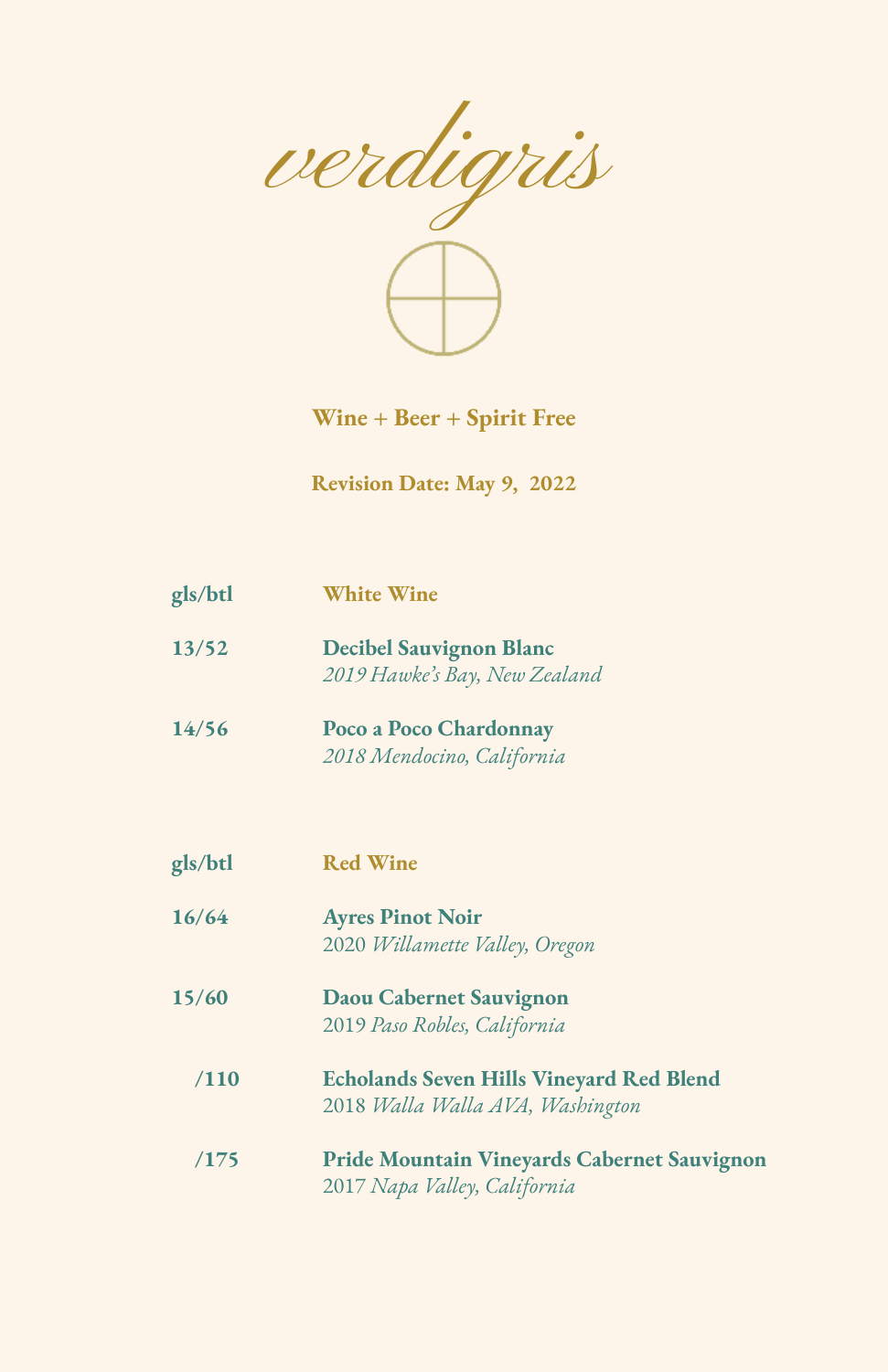| gls / btl | <b>Champagne and Sparkling Wine</b>                               |
|-----------|-------------------------------------------------------------------|
| 12/48     | Perelada Brut Reserva<br>NV Cava, Penedès, Spain                  |
| 12/48     | <b>Henry Varnay</b><br>NV Rosé Sec, Loire, France                 |
| 19/76     | <b>Collet Brut</b><br>NV Champagne, Aÿ, France                    |
| /150      | <b>Louis Roederer Brut Premier</b><br>NV Champagne, Reims, France |
| /175      | <b>Billecart-Salmon</b><br>NV Brut Rosé, Champagne, France        |

**Beer & Seltzers**

| 8 | <b>Boulevard Quirk Hard Seltzer</b><br>Strawberry/Lemon/Basil, 12oz Can |
|---|-------------------------------------------------------------------------|
|   | <b>Stella Artois</b><br>Euro Lager, 16oz Draft                          |
| 4 | <b>Coors Banquet Stubby</b><br>Lager, 12oz Bottle                       |
|   | <b>Deschutes Fresh Squeezed</b><br>IPA, 160z Draft                      |
|   | <b>Guinness Draught</b><br>Stout, 16oz Can                              |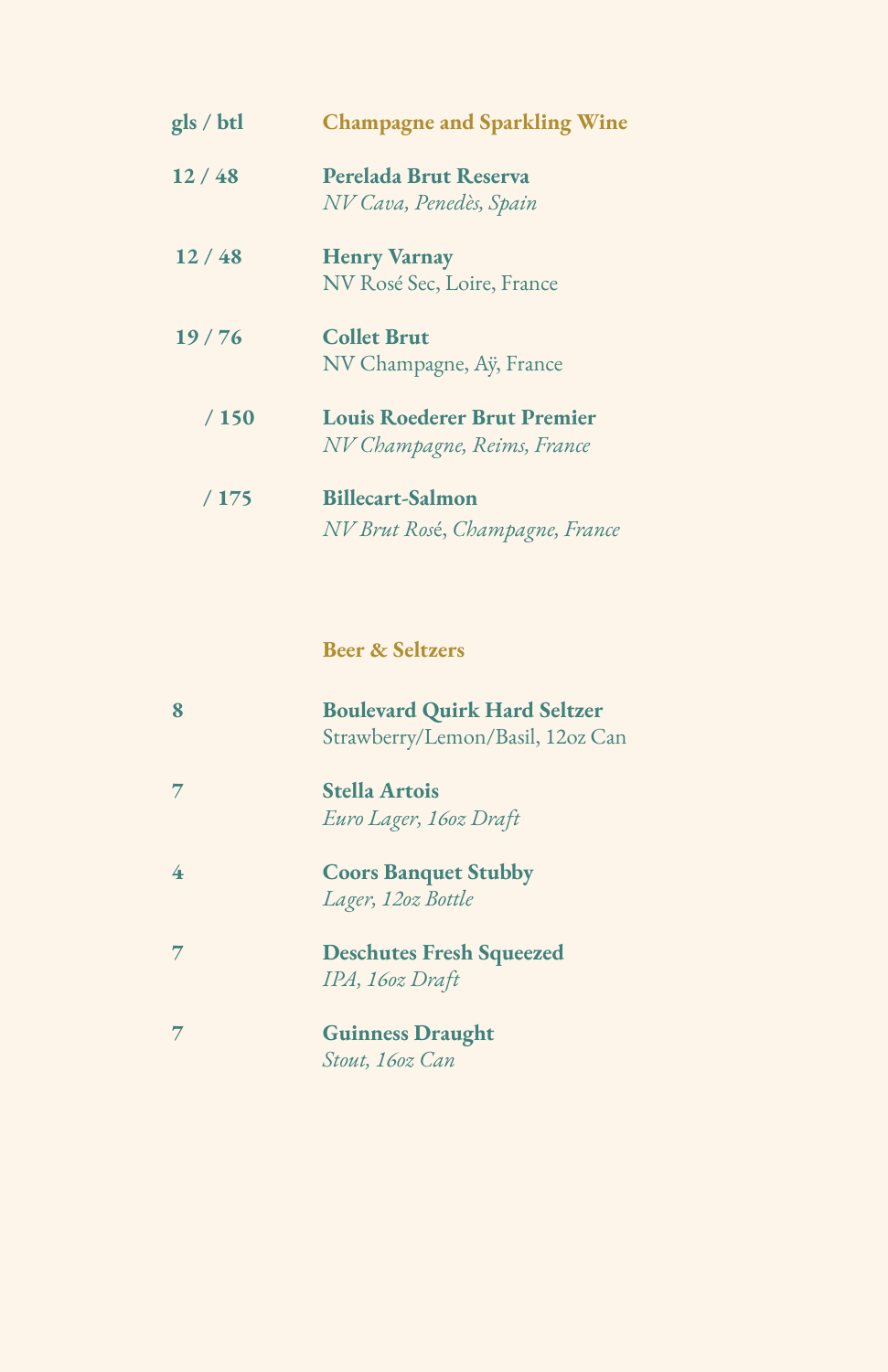## **Spirit Free Cocktails**

| 6  | <b>Aperitif Fizz</b><br>Giffard Aperitif, Lemon, Egg Whites, Fever Tree Tonic                             |
|----|-----------------------------------------------------------------------------------------------------------|
| 10 | <b>Bramble</b><br>Blackberries, Lemon, Lagunitas Hoppy Refresher                                          |
| 10 | <b>Malabar Gimlet</b><br>Seedlip Gin Spice 94, Lime Cordial, Lemongrass Syrup,<br>Lime                    |
| 10 | No-groni Sour<br>Orange Cordial, Lemon, Egg White, Giffard Aperitif,<br>Verjus Rojo, Seedlip Gin Spice 94 |
| 8  | <b>Verjus Spritz</b><br>Fusion Verjus Blanc, Mediterranean Tonic, Soda                                    |

## **Spirit Free**

| <b>Lagunitas Hoppy Refresher</b> |
|----------------------------------|
| 0.0% ABV Seltzer, 12oz Bottle    |

- **4 Hugo Organic Tea Selection** *Fresh Pot of: Earl Gray, Jasmine Green*
- **4 Marcell Cold Brew** *10oz over ice, Toddy brewing method*
- **4 Marcell Drip Coffee** *8oz, Clever Dripper, Cream and sugar available*
- **4 Mexican Coke or Sprite** *12oz Bottle, Over ice available, (We also have diet coke…)*